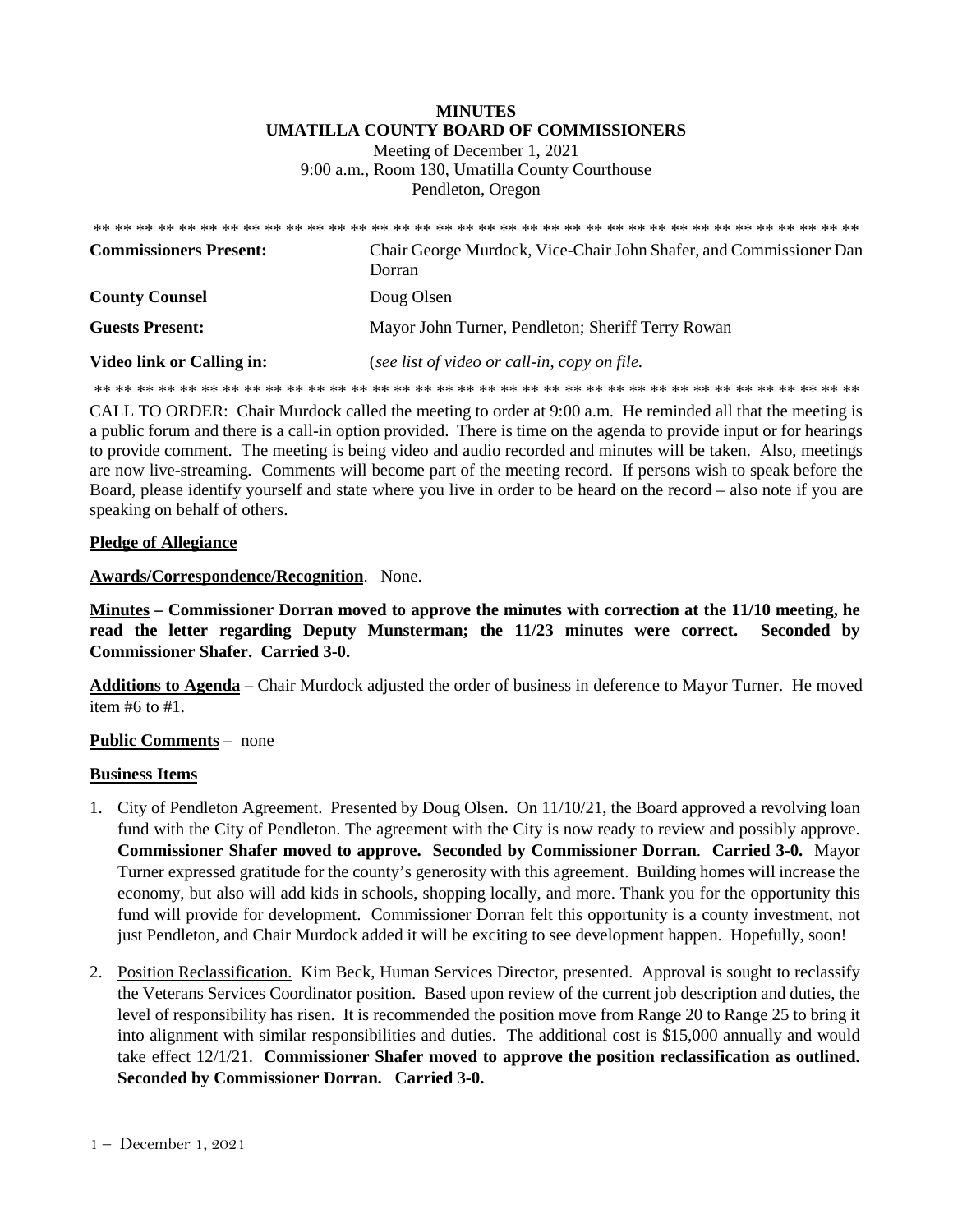- 3. Service Equity Study Request for Proposals. Ms. Beck presented. Authorization is sought for Board approval to issue a request for proposals for technical assistance and completion of a study as well as an implementation plan for the CDDP Program. With the 2021-2023 contract with Oregon Office of Developmental Disability, there is a requirement that a survey of this type be completed by June 30, 2022 and implemented by June 30, 2023. The study would provide expertise and knowledge moving forward. Ms. Beck noted her budget covers this expenditure. **Commissioner Shafer moved to approve and authorize issuing a request for proposals for a service equity survey and implementation study. Seconded by Commissioner Dorran. Carried, 3- 0.**
- 4. Zero Suicide Initiative. Commissioner Shafer presented. This matter was brought to the Board at the request of Community Counseling Solutions, which as of today, is the county new mental health provider (they started providing substance abuse services September 1). This pledge has been developed and implemented since 2012. The model is an aspirational challenge and framework for system-wide transformation toward safe suicide care – zero suicide. **Commissioner Shafer moved to approve and sign the Pledge for Zero Suicide. Seconded by Commissioner Dorran,** plus comments: he has been through this initiative at the highest corporate levels – starting at the top gives great push for this pledge to be successful. **Carried, 3-0.**
- 5. Jail Renovation Contract. Mr. Olsen presented. This regards a potential contract for renovation at the jail. Invitation to bid was issued and one bid was received from 2KG Contractors, Inc., which outlined renovation items, in the amount of \$2,883,000 plus two bid alternates. It is before the board for review and potential award. **Commissioner Dorran moved to approve the contract for jail renovation to 2KG Contractors, Inc. at the base amount \$2.883 million and possibly the two alternates (one at \$55,000 and one at \$320,000). Seconded by Commissioner Shafer.** He was impressed with review of the bid, which was not really a smooth issue. \$1.8 million would come from state and should be used accordingly. He commended the Sheriff who searched out additional funds (along with Robert Pahl, CFO) and found a path to identify county funds for the total expenditure. He also commented the project manager for the commitment regarding engineering and potential opportunities for savings to bring back to the Board to review. This is a very much needed project for the county.

Chair Murdock also credited the legislative committee within the City of Pendleton for having met at least every two weeks and sometimes each week for a year plus in efforts to get support from the legislature – including trips to Salem to promote the idea of this jail renovation. That group pursued jail renovation plus the FARM II project – also becoming a reality. Sheriff Rowan agreed with Chair Murdock's comments regarding the concept/idea and the involvement of the legislative committee – brilliant folks who committed to the project. It is coming to fruition and a lot of pushing. It was definitely a roller coaster ride, but no one gave up. Chair Murdock talked about divisiveness, however, our local legislators were fully behind this (as well as others at the legislature – Democrats also supported this project). It's been a remarkable bipartisanship effort. **Carried, 3-0.**

6. Fair Board Appointments. Presented by Commissioner Dorran. With a resignation on the board as well as the term of Bob Wolfe expiring next year, there will be vacancies on the Fair Board. Interviews of applicants were held. Two were selected: Bob Curry and Kelly Burke. Both very active in the fair with a lot of behind the scenes work as volunteers. He was disappointed there weren't any female applicants. He's served on the Fair Board for decades and would like to see that change in the future. **Commissioner Dorran moved to approve appointment of Kelly Burke to fill the vacancy and to appoint Robert Curry as board elect to fill the other vacancy in 2023 and adopt Order No. BCC2021-077. Seconded by Commissioner Shafer. Carried 3-0.**

## **Executive Session** – none.